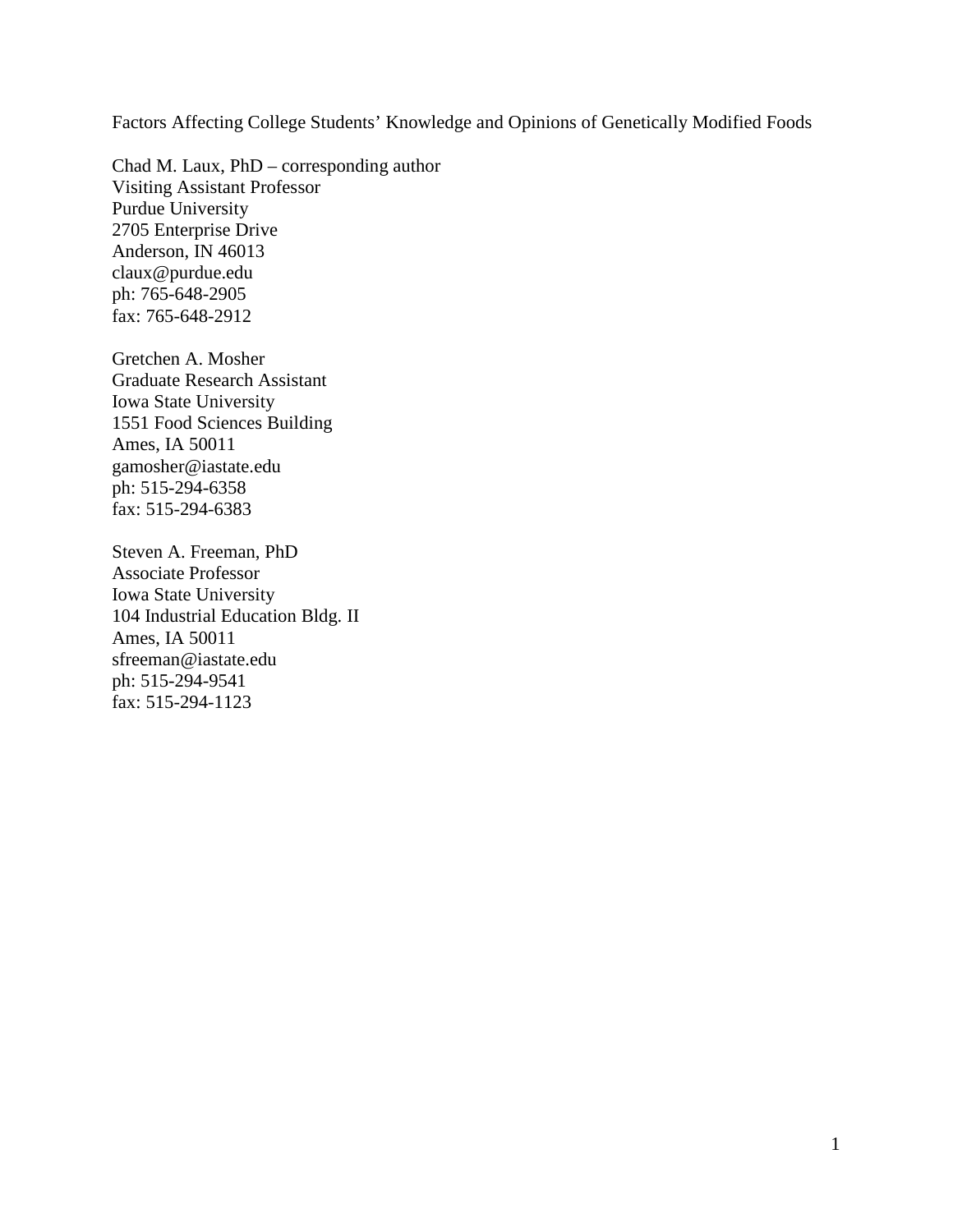# Executive Summary

The use of biotechnology in food and agricultural applications has increased greatly in the past decade and is considered a highly controversial topic. To determine factors which may affect the opinions on genetically modified (GM) food products in college students, students attending a Midwestern land-grant university were surveyed. Factors examined included nationality and discipline of study of the students, awareness levels of GM food, acceptance levels of GM food, and safety perceptions genetically modified food. Results indicated students born outside of the United States had more negative opinions of genetically modified foods than American-born students. Students who were studying in a physical-science based curriculum had a more positive opinion of GM food than students studying in a non physical-science based curriculum. In addition, students who reported a higher level of acceptance of genetically modified foods felt more positively about the safety of the technology.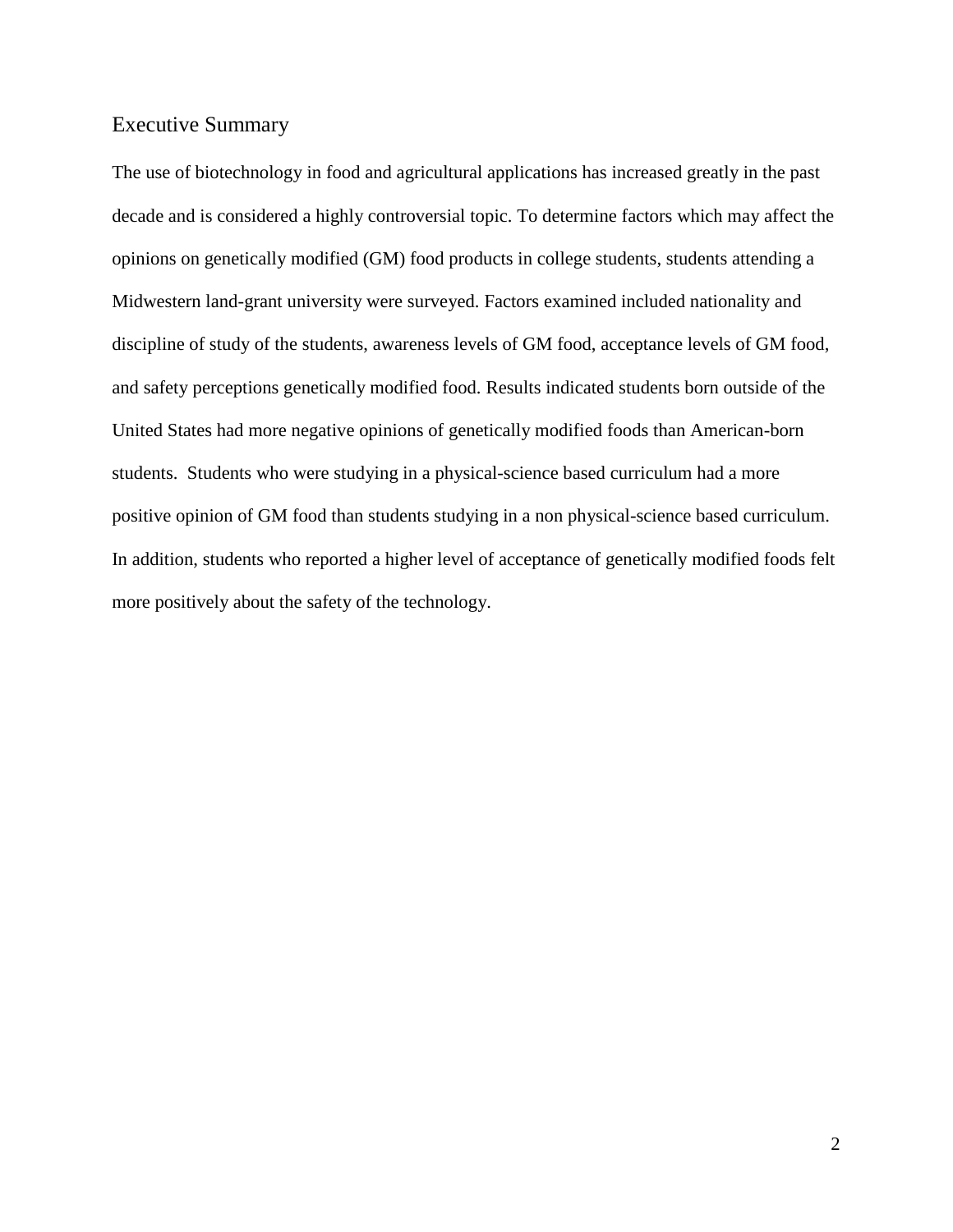## Abstract

The use of genetically modified (GM) foodstuffs continues to be a controversial topic worldwide. A survey of U.S. college students at a large, land grant, Research University was examined. Students born in the United States and students who studied physical science had more positive opinions of GM food than international and non-physical science students. These data are one more illustration of the gap between scientists and non-scientists regarding the genetic modification of foods.

Keywords: genetically modified food, college student awareness, survey study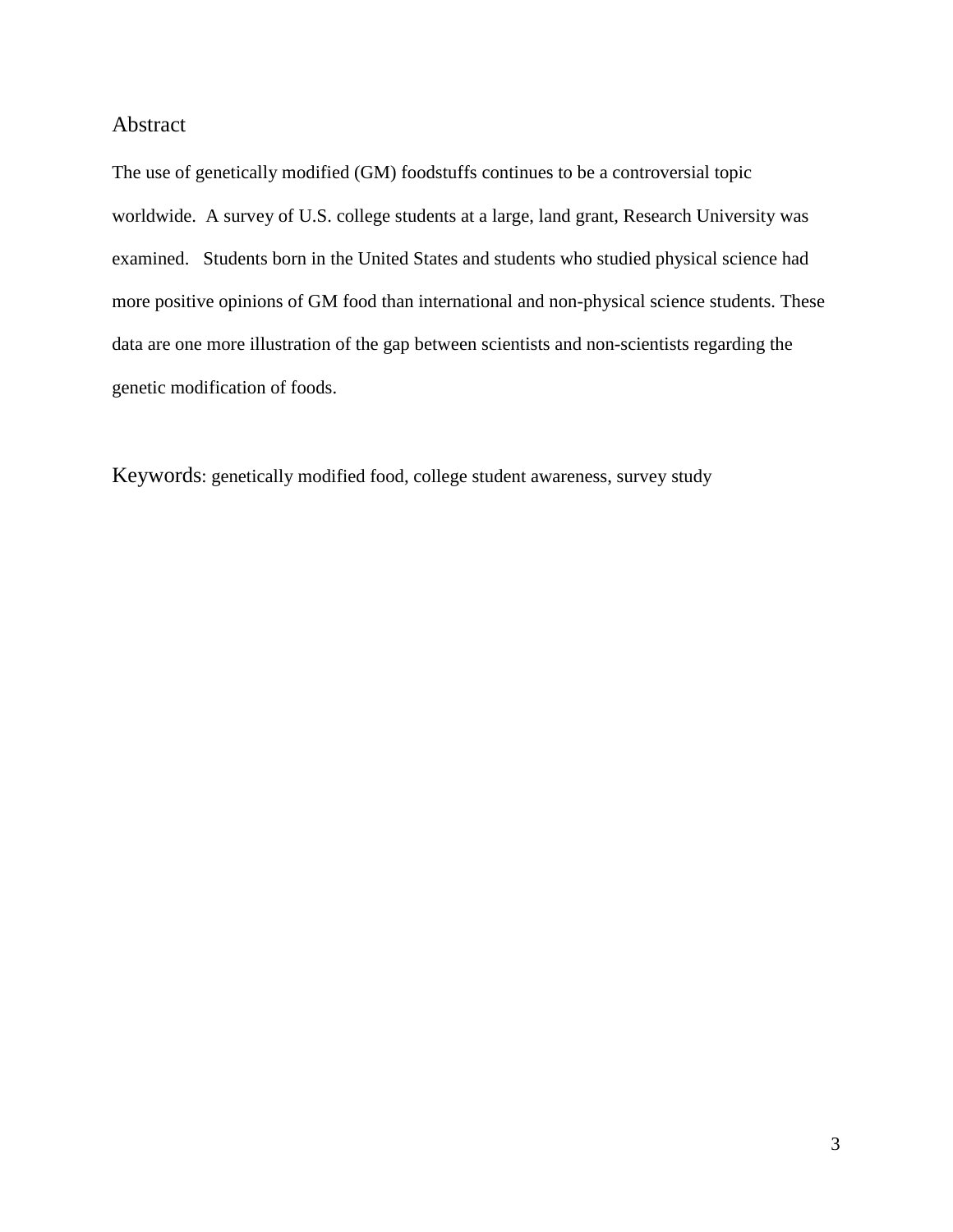#### Introduction and Justification of Study

The word biotechnology seems to be a magnet for polarizing views. The ability to improve plants, animals, and microbes by applying exact genetic changes to existing products is made possible by biotechnology (Keener and Hoban n.d). One prominent use of biotechnology has been in the field of agriculture (Knight 2006; Comstock 2001).

Global use of genetically modified (GM) plants has increased rapidly since their commercial introduction in 1996. Desirable traits such as insect and herbicide resistance and improved nutritional content resulted in a large increase in the number of hectares planted globally. The prevalence of GM crops has increased every year since their introduction and will likely continue (James 2006).

Despite the increased use of GM food products, the process and application of this technology is not well understood in the United States. Several recent surveys demonstrate the lack of understanding regarding GM foods by the American public (Hallman et al. 2004; Falk et al 2002; Hallman and Hebden 2005). When surveyed, approximately one quarter of consumers incorrectly believed very few products in the American supermarket contained food products with GM ingredients. A more accurate estimate is that 60 to 70 percent of food products sold at supermarkets have ingredients produced using genetic modification (Byrne 2006). American public opinion on the safety of GM food products has remained stable over the last ten years, with approximately one quarter to one third of those surveyed agreeing that genetically modified foods were safe. About one third of the population surveyed disagreed that genetically modified foods were safe and the remaining third of the population remained undecided (Byrne 2006, Hoban 2001; Shanahan 2003).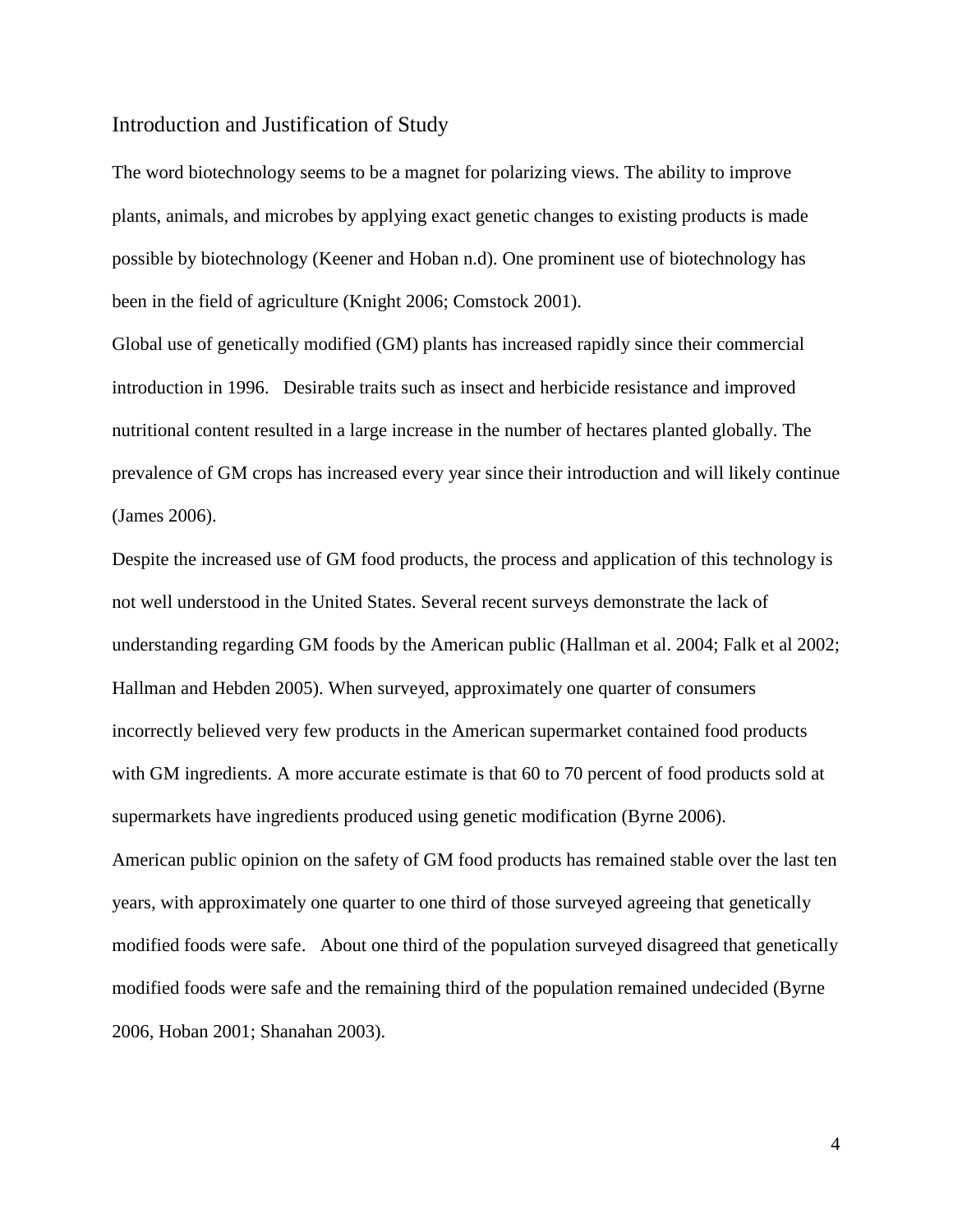Nationality also plays an important role in public opinion on biotechnology processes in agriculture. Consumer opinion has been shown to differ by nationality and is believed to be partially based on the nature of consumer trust in experts (Knight 2006). Hoban (2001) found that consumers in the United States and Japan had the highest trust in scientific experts while Europeans perceived consumer and environmental groups to be the most trustworthy. Consumer opinion studies indentify U.S. consumers as the least concerned about negative safety issues related to genetically modified food while European and Asian consumers report more concern (Chern et al. 2003; Pew Initiative 2005).

College students form a sub-population of the general public and this group is of special interest to both researchers and marketers for several reasons. College students are likely to be younger and more highly educated than the general population. They also may have a greater awareness of the concerns of biotechnology use in agriculture (Finke and Kim 2003). Much of this awareness is gained thorough science coursework, laboratory work, professor and instructor beliefs, and beliefs of the student's family. In addition, students at this age may not have formed a strong opinion and may be more open to studying the issues related to biotechnology from a variety of perspectives (Wingenbach, Rutherford, and Dunsford 2003).

College students are also of interest to marketers because of their potential income and their influence on general public opinion. Numerous studies have shown increased lifetime income for college graduates, but the benefits go beyond higher income levels. College graduates are more likely to be more open-minded, with more cultured, rational, and consistent thought patterns. In addition, college attendance has been shown to lower prejudice levels and increase knowledge of global issues (Rowley and Hurtado 2002). These data suggest college students are future opinion leaders and will have the income levels ensuring a high level of choice in purchasing decisions.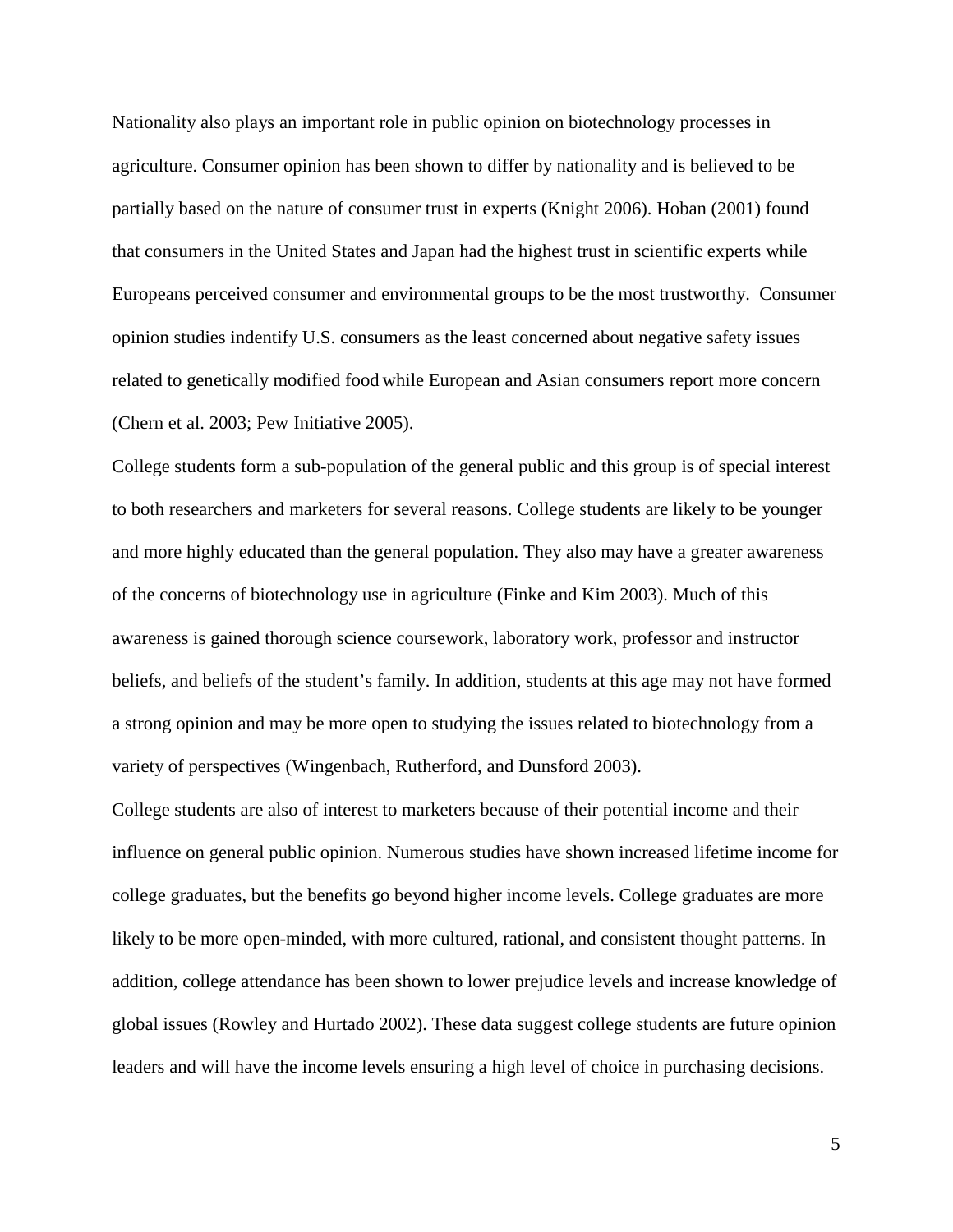For these reasons, the opinions of college students must be an important consideration for agribusinesses that plan to market GM products.

Even with higher education levels, when surveyed about GM products, college students in the United States show a lack of understanding in concepts and processes behind GM technology. Wingenbach, Rutherford and Dunsford (2003) found that while college students surveyed felt confident in their knowledge of biotechnology practices, only 30 percent answered the questions posed to them correctly. A low positive relationship was found between the students' perceived and actual knowledge of biotechnology and between students' assessed knowledge and level of acceptance for biotechnology practices.

In addition, nationality has been found to be a significant factor in college student opinion concerning genetically modified foods, just as it has with the general population (Gaskell 2000; O'Fallon, Gursoy and Swanger 2007; Li et. al. 2002; Hallman and Hebden 2005).Approximately 42 percent of American students surveyed expressed concern about health risks from genetically modified food while over 86 percent of Korean students felt the same level of concern (Finke and Kim 2003). With the same sample of students, only 13.5 percent of Korean students surveyed felt no concern compared with 42.4 percent of American college students who perceived no concern about the health risks of genetically modified foods.

Wingenbach, Rutherford and Dunsford (2003) found alignment of college student and general public opinion concerning acceptance of genetically modified foods. When asked about their level of acceptance on the subject of food biotechnology practices, nearly 30 percent of students surveyed indicated a positive opinion; approximately 26 percent had a negative opinion and almost 26 percent were neutral about the subject (Wingenbach, Rutherford and Dunsford 2003).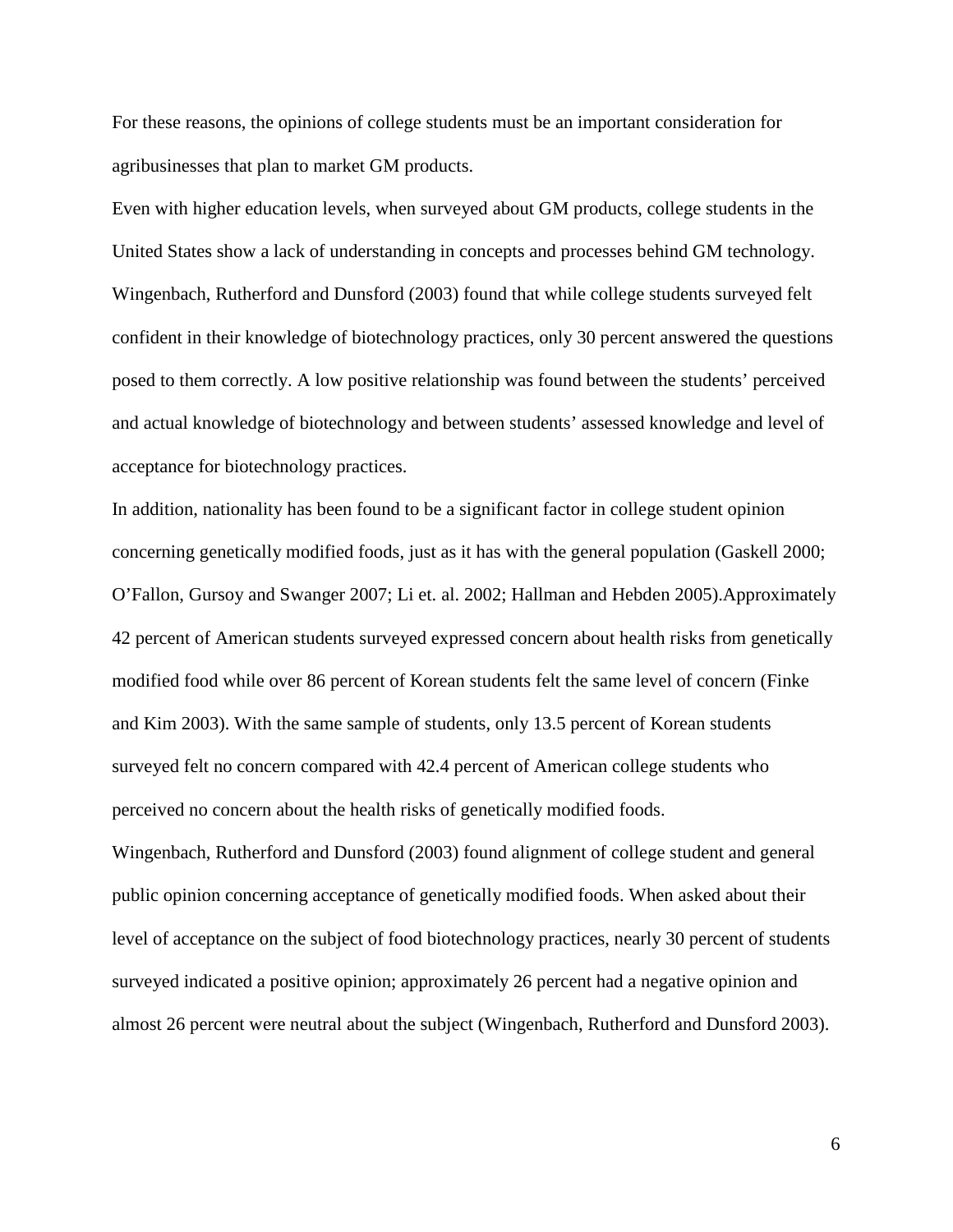The purpose of this study was to examine differences in student opinion in the areas of nationality and field of study regarding the awareness, acceptance, and safety levels of genetically modified foods. The design of the study and factors tested differed from other published reports in several ways.

First, the population for this study included students from a wider variety of disciplines than previous studies. Work by Wingenbach et al. (2003) and Finke and Kim (2003) sampled students in the field of agriculture and from a general psychology course, respectively. The population for this study was not based on a single sub-group of students, but consisted of all students enrolled at a Midwestern land-grant research-intensive institution. Second, the international students in this sample were studying in the United States while in other studies international students surveyed were studying in their respective home countries(Finke and Kim 2003; Li et al. 2002). Finally, college students in this sample all attended a Midwestern land-grant university of science and technology, which may affect the baseline attitudes of the population regarding agricultural technologies. All of the above factors could influence the opinions of the sampled students and limit the generalization of the data beyond the sample parameters.

## Methodology

To measure awareness, acceptance levels, and safety perceptions, an instrument developed for a previous survey (Hoban 2001) was used with minor modifications. The survey was pilot tested on a small group of students ( $n = 26$ ) with similar characteristics to the larger sample but who were not included in the final sample. Data collection was guided by three research questions.

1. Do college students have an accurate perception of their knowledge of GM food technology?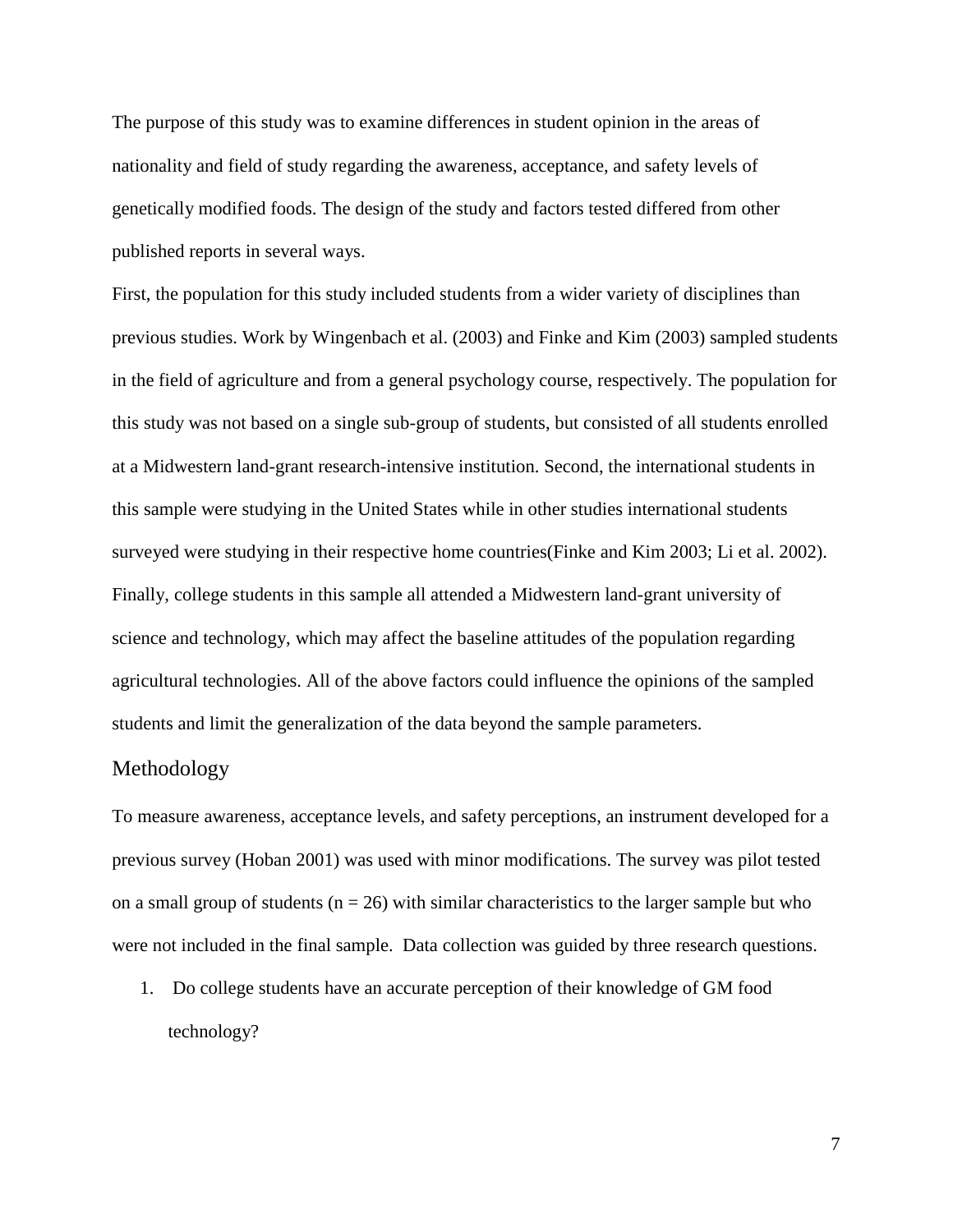- 2. Do nationality and field of study affect college students' perceptions of safety concerning GM foods?
- 3. Do acceptance levels of GM foods vary by nationality or discipline of study of college students?

Four scaled response items were used to determine respondent awareness of GM foods, acceptance levels on the use of genetic modification in foods, and safety perception regarding GM foods. When measuring awareness, four point scales were used ranging from "none" to "a lot". Acceptance levels and safety and consumption perceptions were measured on three point scales. Three additional questions asked students about their nationality and field of study. Students wrote their field of study on the questionnaire and students were also asked to identify the academic unit where their major was administered. Researchers classified the majors as either physical science based or non-physical science based.

Physical science is defined by the Merriam-Webster dictionary as fields which study the properties of energy and non-living matter. Although strictly defined by fields such as physics, chemistry, astronomy, and geology, some overlap with fields in biological sciences is often apparent. These fields might include: biochemistry, biophysics, virology and paleontology. In the case of this study, physical science fields included disciplines such as: agricultural biochemistry, food science, and meteorology in addition to the subject areas listed in the definition. To determine the awareness of the students, two questionnaire items were used. The first asked the students how much they had heard about genetically modified food products and the second

item asked if they had consumed a product containing GM foods. This methodology was employed because past research has indicated very few Americans surveyed know the extent of GM ingredients contained within foods sold in the United States. Several studies have found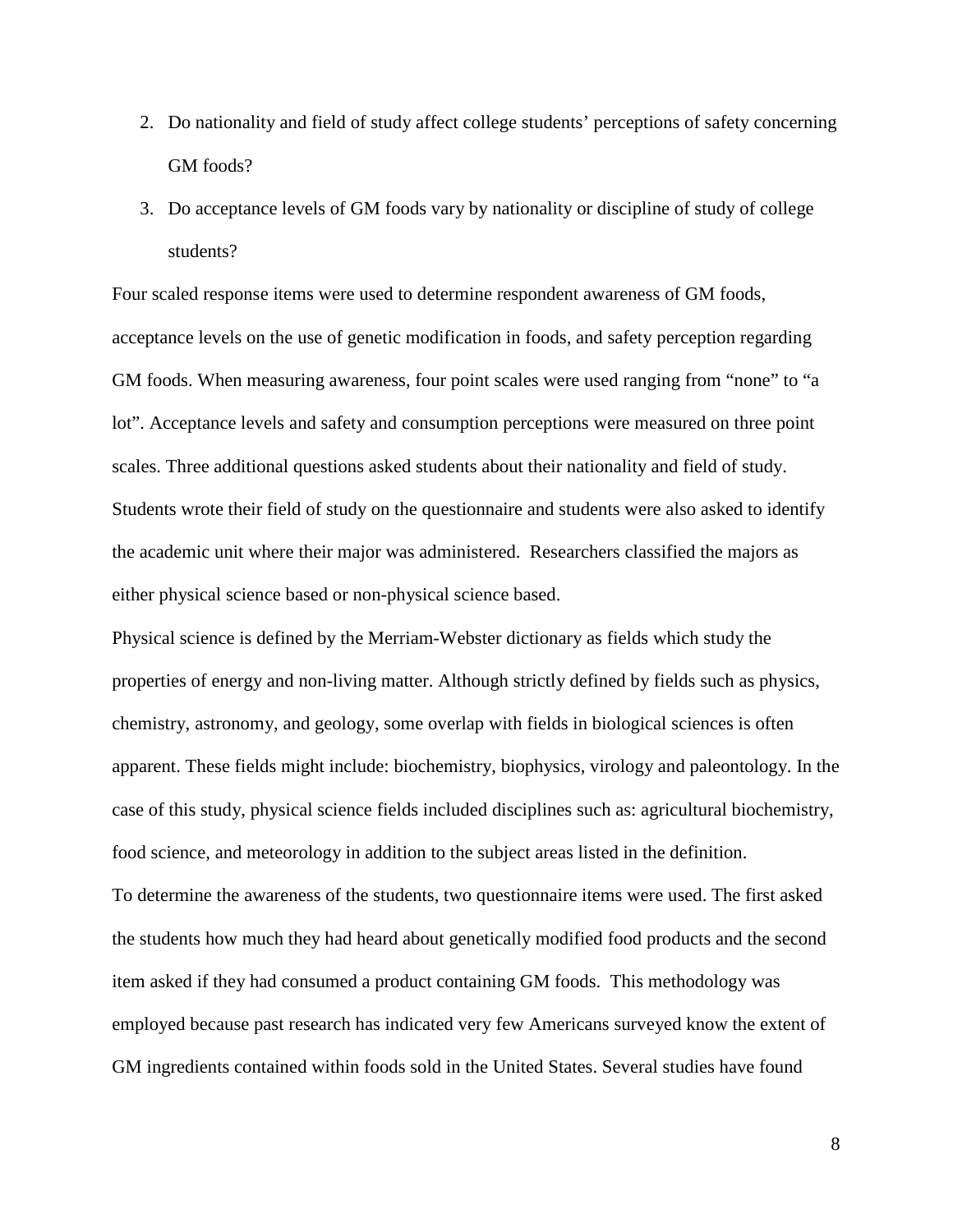very low numbers of Americans surveyed have been able to correctly answer survey questions asking about consumption of GM foods. In this case, the assumption was that students who knew a lot about GM foods would also recognize that they had most likely consumed GM products (Pew 2003; Hallman et al. 2004; Falk et al 2002; Hallman and Hebden 2005). The relationship between awareness and acceptance was also tested. When the accurate information about the prevalence of GM ingredients in the U.S. food supply is shared with respondents, their reactions vary. One theory of awareness and acceptance is that the more people know, the more intense their support or opposition. As further knowledge is gathered by consumers, they will make different decisions than they might with less knowledge (Fischoff 1995). An additional outcome of increased awareness may be a feeling of anger that the GM foods were "hidden" from them without their consent (Hoban 2001). The third item on the survey was used to test the relationship between the much-studied variables of awareness (both perceived and actual) and safety perception.

The final item on the survey questioned students on their support of the use of genetic modification in food and agriculture areas. This item measured the students' acceptance of GM technology as applied to food and agriculture and was tested against field of study, nationality, and awareness levels to determine if a significant relationship existed. The relationship between acceptance levels and safety perceptions of students was also tested.

The seven-item survey was administered electronically to the student body at a land-grant university in the upper Midwest. A cover letter preceded the survey to brief subjects about the project and its purpose. Consent of respondents was assumed if the student voluntarily clicked on the link to begin the survey. Student response was self-selected and this limits the ability to generalize the results beyond the sample. Valid questionnaires were received from 762 students.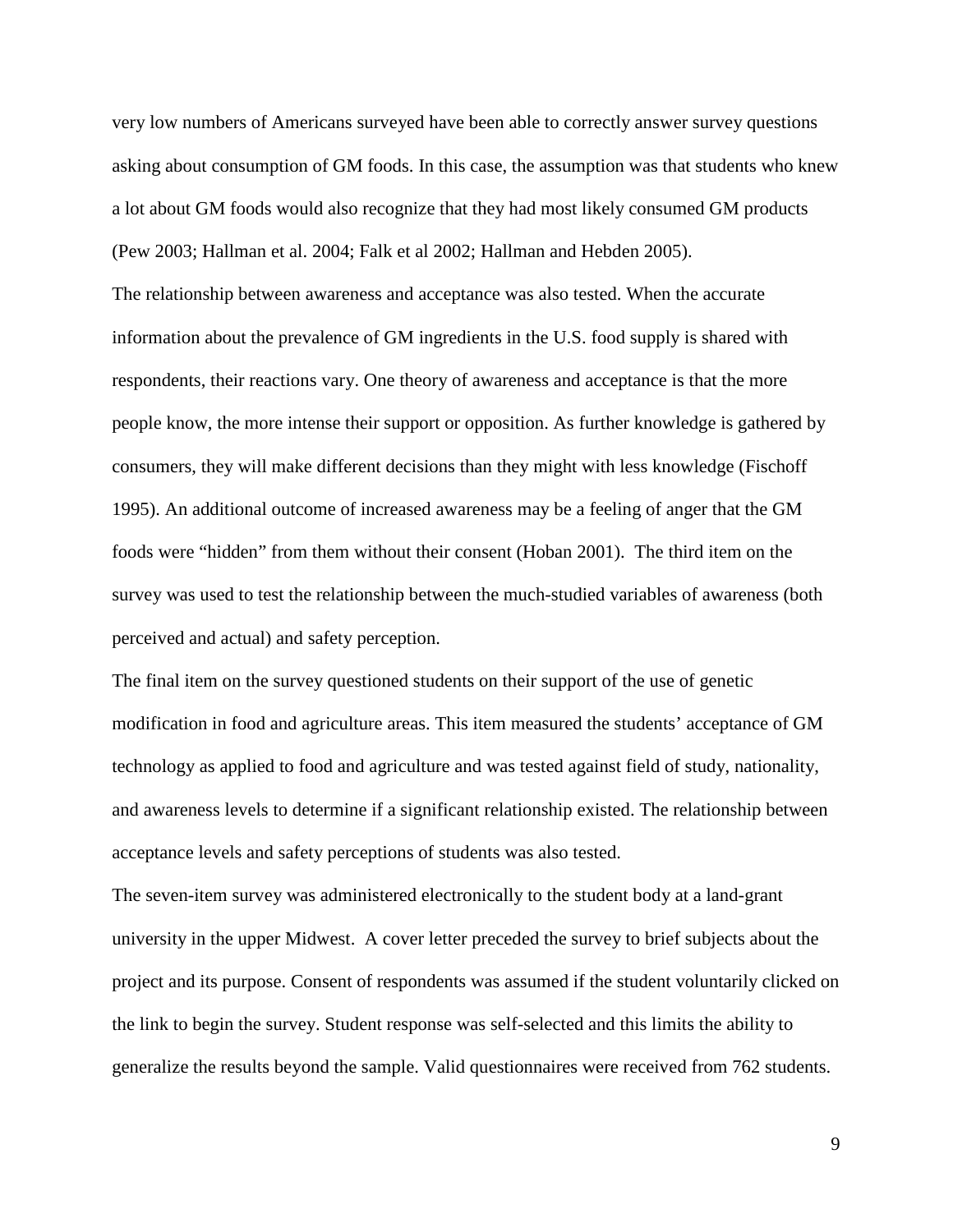The responses were representative of the total campus population regarding field of study and nationality (Iowa State University Office of Institutional Research 2005).

Using SPSS, version 14, frequency distributions and cross-tabulations were carried out for all of the questionnaire items. To test whether a relationship existed between variables the Chi-square test of independence was used (Agresti and Finlay 1999, 253-256). On selected variables, adjusted residuals were studied to learn more about the relationship identified by the Chi-square test of independence (Agresti and Finlay 1999, 261-262).

## Results

Valid responses (N=762) were obtained from students attending an upper Midwest land-grant research intensive university. Frequency data on the sample will be presented first and then inferential data will be shared. Table 1 shows the characteristics of the students surveyed. Uneven sample sizes are the result of missing data.

| Nationality <sup>1</sup>            | Frequency | Percentage |
|-------------------------------------|-----------|------------|
| American                            | 718       | 94.3       |
| International                       | 43        | 5.7        |
| Major $^2$                          |           |            |
| <b>Physical Science</b>             | 361       | 47.6       |
| Non-Physical Science                | 344       | 45.4       |
| Unsure                              | 53        | 7.0        |
| Academic Unit of Major <sup>3</sup> |           |            |
| Agriculture                         | 191       | 25.9       |
| <b>Business</b>                     | 77        | 10.4       |
| Design                              | 39        | 5.3        |
| Engineering                         | 188       | 25.4       |
| Human Sciences                      | 214       | 29.0       |

Table 1. Characteristics of Students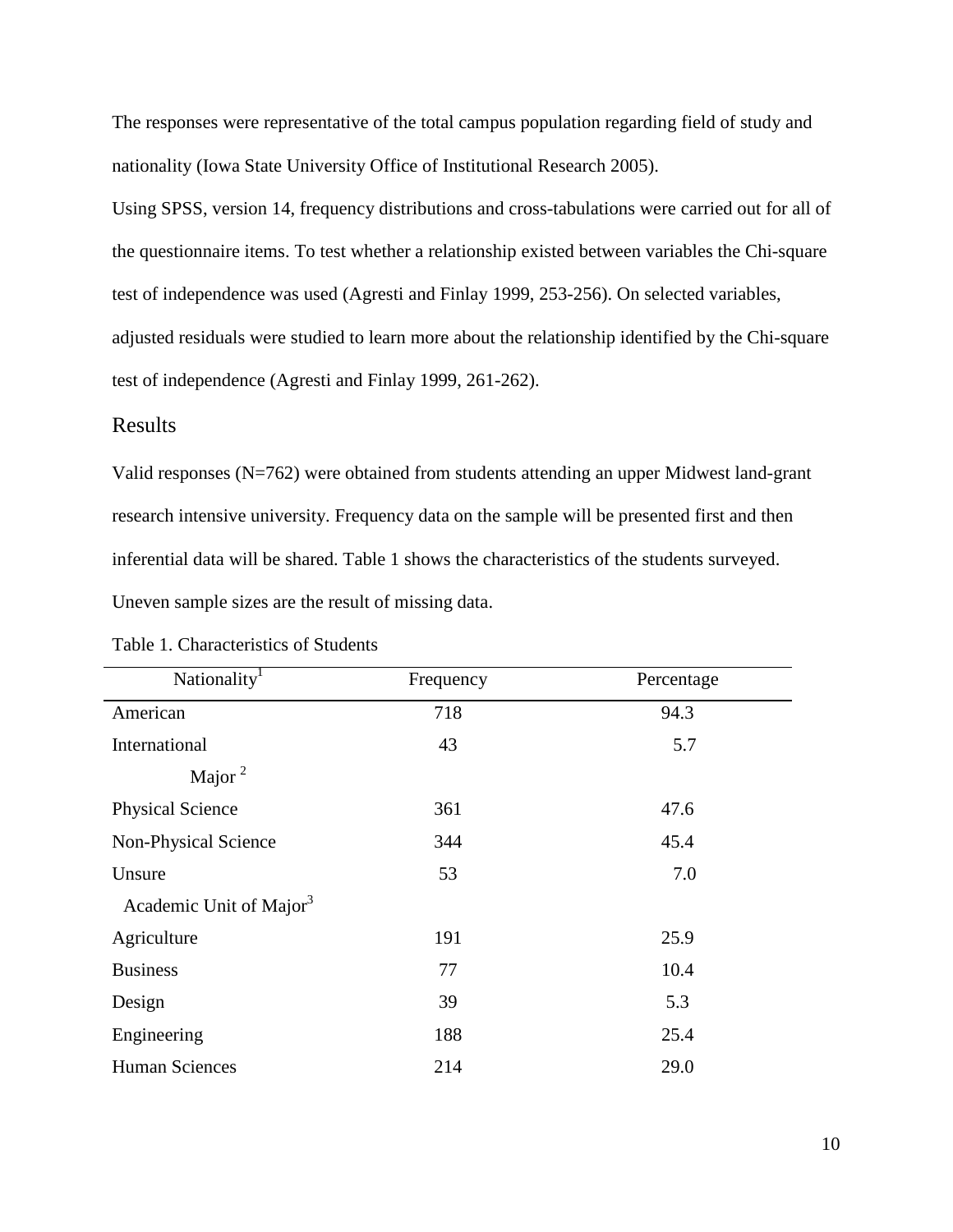Liberal Arts & Sciences 30 4.1

 ${}^{1}N = 761$ ;  ${}^{2}N = 758$ ;  ${}^{3}N = 739$ 

Frequency data for the question on awareness of GM foods illustrates a student body relatively confident in their knowledge of GM foods, with nearly 75 percent professing either some or a lot of knowledge. Less than 4 percent of students surveyed had heard nothing about genetic modification of foods. In the follow-up question, over 55 percent of students believed they had eaten GM foods. Less than two percent of students thought they had not consumed GM food, and nearly 43 percent were not sure. Tables 2 and 3 show the distribution of these data.

| <b>Awareness Level</b> | Frequency | Percentage |
|------------------------|-----------|------------|
| <b>Heard Nothing</b>   | 29        | 3.8        |
| Heard a Little         | 170       | 22.3       |
| <b>Heard Some</b>      | 349       | 45.8       |
| Heard a Lot            | 214       | 28.1       |

Table 2. Awareness – How Much Have Student Heard About GM Food Products?

The data cross-tabulation examining the variables of awareness and consumption provide a response for the first research question which asked if the college students surveyed had an accurate perception of awareness of GM foods. Students were asked about both awareness levels and consumption patterns and responses were compared to see if they aligned appropriately (i.e. students with high awareness should recognize they have consumed GM foods).

Although the assumption for this case is a positive relationship between perceived knowledge and consumption, it is important to acknowledge the possibility that students could have a lot of knowledge but have not consumed GM food products.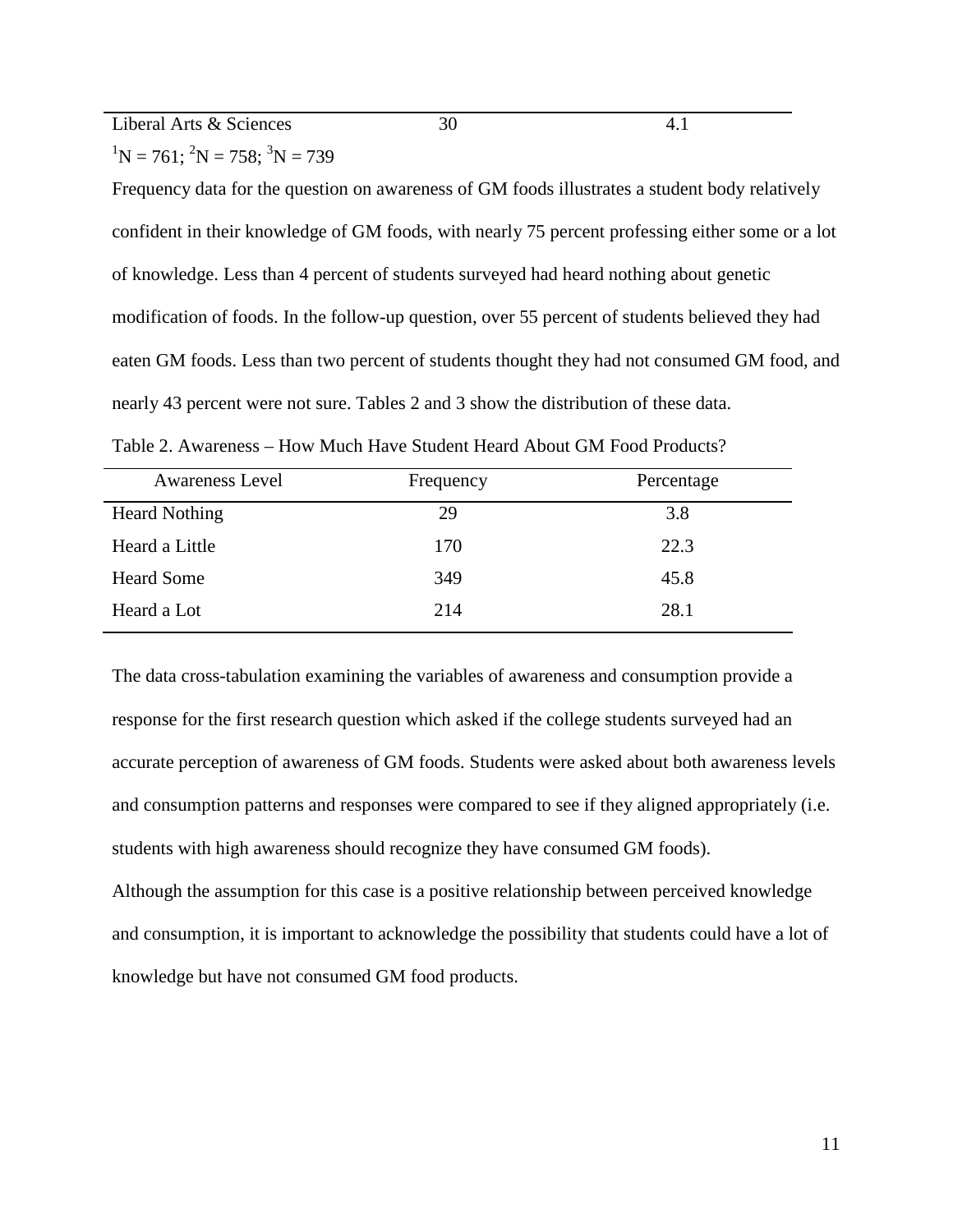| Consumption | N <sub>o</sub> | Not Sure | Yes  |            |
|-------------|----------------|----------|------|------------|
|             |                |          |      | Percentage |
| Awareness   |                |          |      |            |
| Nothing     | 0              | 26       | 3    | 3.8        |
| A Little    | 3              | 130      | 37   | 22.3       |
| Some        | 5              | 146      | 198  | 45.8       |
| A Lot       | 4              | 22       | 188  | 28.1       |
| Percentages | 1.6            | 42.5     | 55.9 | 100        |

Table 3. Cross-tabulation of Perceived Awareness and Consumption

These data suggest that awareness and consumption align as expected, with those students who had more awareness more likely to believe they had consumed GM foods while those who had less awareness were more likely to be uncertain about consumption patterns.

Inferential statistics were used to test the null hypothesis of an independent relationship between seven pairs of variables.

- Student awareness of GM foods and acceptance of the technology
- Student awareness of GM foods and the safety perception of these foods
- Acceptance levels concerning GM foods and the nationality of the student
- Acceptance levels concerning GM foods and the student's discipline of study
- Acceptance levels concerning GM foods and the student's safety perceptions
- Safety perceptions regarding GM foods and the student's discipline of study
- Safety perceptions regarding GM foods and the nationality of the student

Of the variable pairs tested, dependent relationships were found for four variable pairs. Other pairs of variables did not show evidence of a significant relationship. Adjusted residual analysis helped to determine the nature and relative strength of the relationship (Agresti and Finlay 1999, 253-256). A notable finding was the lack of a dependent relationship between awareness and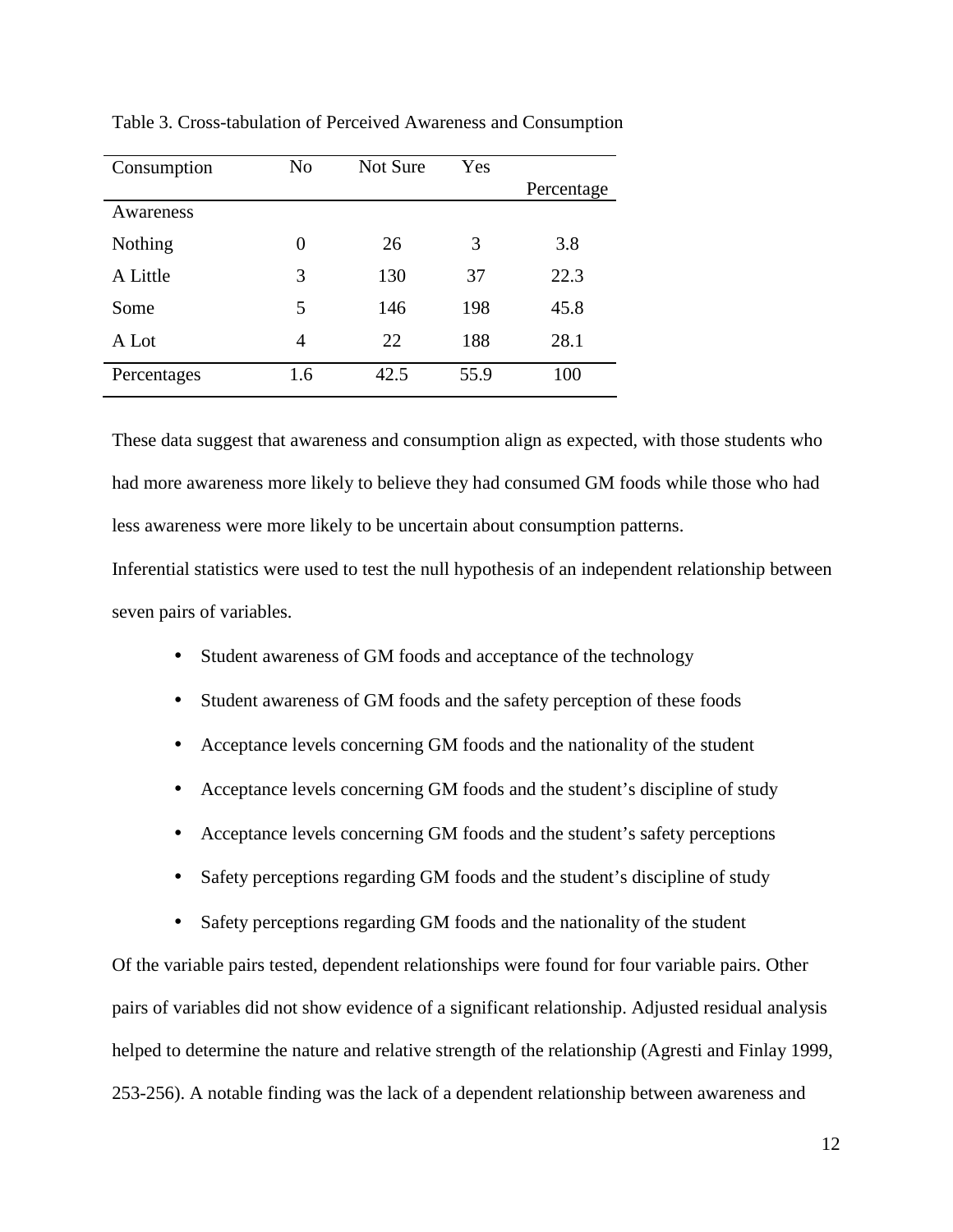acceptance levels. Table 4 illustrates the dependent relationships found among survey variables using the Chi-Square test of independence.

| <b>Variables</b>                           | <b>Chi-Square</b><br><b>Value</b> | Degrees of<br>Freedom | <sup>4</sup> Significance<br><b>Level</b> |
|--------------------------------------------|-----------------------------------|-----------------------|-------------------------------------------|
| <sup>1</sup> Safety Perceptions / Field of | 9.96                              | 4                     | 0.041                                     |
| Study                                      |                                   |                       |                                           |
| <sup>2</sup> Safety Perceptions /          | 9.80                              | 2                     | 0.007                                     |
| Nationality                                |                                   |                       |                                           |
| <sup>1</sup> Acceptance Level / Field of   | 9.78                              | 4                     | 0.044                                     |
| Study                                      |                                   |                       |                                           |
| <sup>3</sup> Acceptance Level / Safety     | 419.90                            | 6                     | 0.000                                     |
| Perceptions                                |                                   |                       |                                           |

Table 4. Chi-Square Values of Variables

 $n=758$ ;  $2n=761$ ;  $3n=762$ ;  $4$ Significant at 95% Confidence Level

The strongest relationships found using residual analysis were noted between the variables of acceptance levels and safety perceptions. These data suggest those who are more supportive of GM foods are more likely to feel they are safe and people who do not support GM food products are less likely to think the foods are safe.

An adjusted residual value above 2 provides evidence against the null hypotheses of an independent relationship between each pair and adjusted residual values above 3 are considered strong evidence for a significant relationship between the two variables (Agresti and Finlay 1999, 261-262). Table 5 illustrates the pairs of relationships exhibiting strong evidence of a significant relationship.

Several other pairs of variables provided evidence of a significant relationship. The following pairs had adjusted residual values above 2, but below 3: discipline of study and safety perceptions, nationality and safety perceptions, and acceptance levels and discipline of study. The data measuring the relationship between discipline of study and safety perceptions suggest students who study physical science are more likely to feel positively about the safety of GM foods than those who study fields outside of physical science. Data also suggest American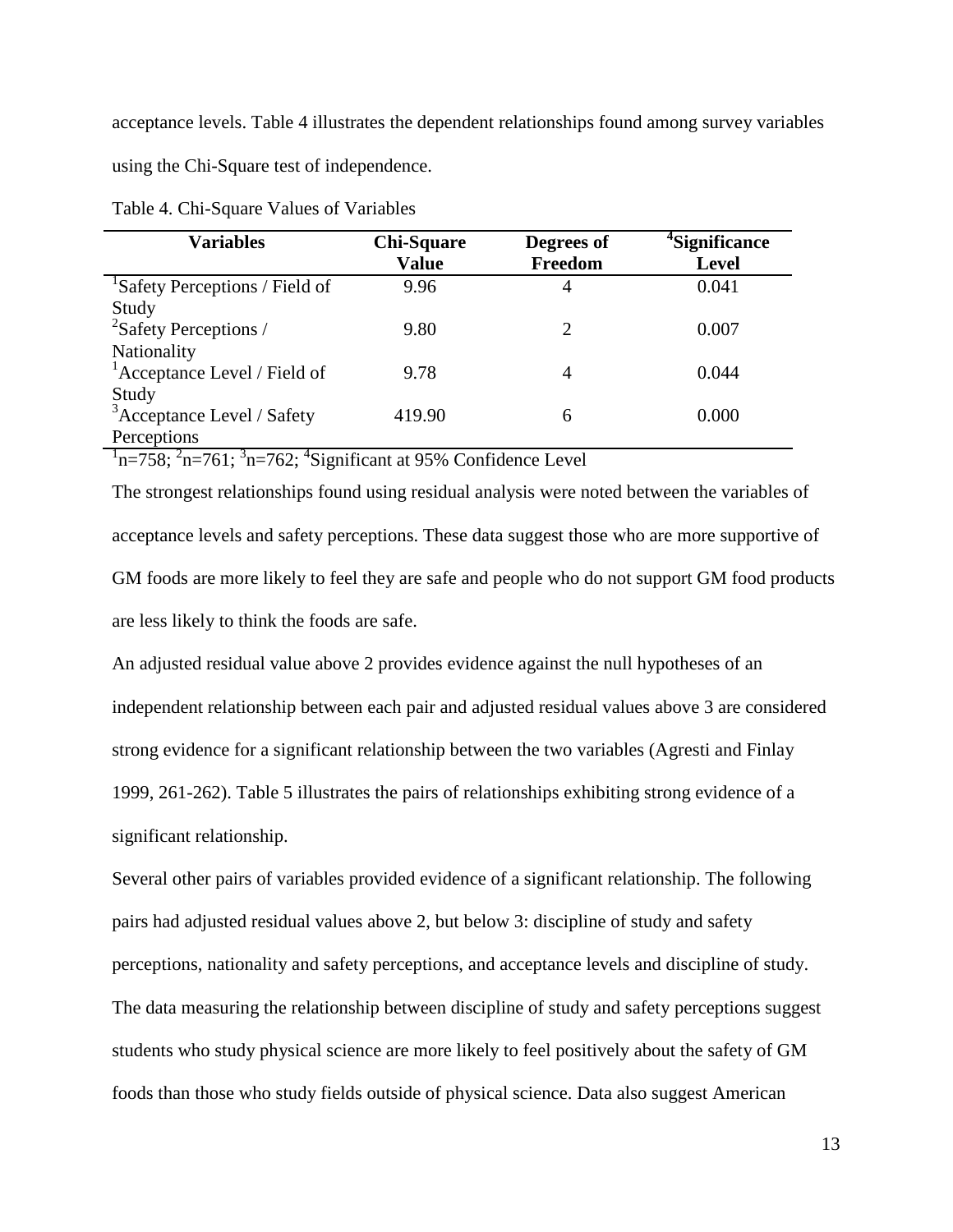students feel more positively about the safety of GM foods than international students. Finally, college students who study physical science are less likely to be uncertain regarding their support of GM food products than are college students studying in non-physical science areas. Table 5. Strong Relationships as Measured by Adjusted Residual Analysis

| <b>Variable Pairs</b>                                                     | <b>Adjusted Residual Value</b> | Relationship    |
|---------------------------------------------------------------------------|--------------------------------|-----------------|
| <sup>1</sup> Physical science major /<br>Uncertain safety perceptions     | $-3.1$                         | Strong negative |
| ${}^{2}$ Positive acceptance /<br>Uncertain safety perceptions            | $-11.3$                        | Strong negative |
| ${}^{2}$ Positive acceptance / Unsafe<br>perception                       | $-8.3$                         | Strong negative |
| <sup>2</sup> Positive acceptance / Safe<br>perceptions                    | 14.6                           | Strong positive |
| <sup>2</sup> Negative acceptance /<br>Uncertain safety perceptions        | 3.1                            | Strong positive |
| <sup>2</sup> Negative acceptance / Unsafe<br>perceptions                  | 15.4                           | Strong positive |
| <sup>2</sup> Negative acceptance / Safe<br>perceptions                    | $-9.4$                         | Strong negative |
| $\mu$ <sup>2</sup> Uncertain acceptance /<br>Uncertain safety perceptions | 10.6                           | Strong positive |
| <sup>2</sup> Uncertain acceptance / Safe<br>perceptions                   | $-9.7$                         | Strong negative |

 $n=758$ ;  $n=762$ 

# Discussion and Implications

The survey sample was drawn from the student body at an upper Midwestern land-grant university. Students from all academic areas of the university were included in the population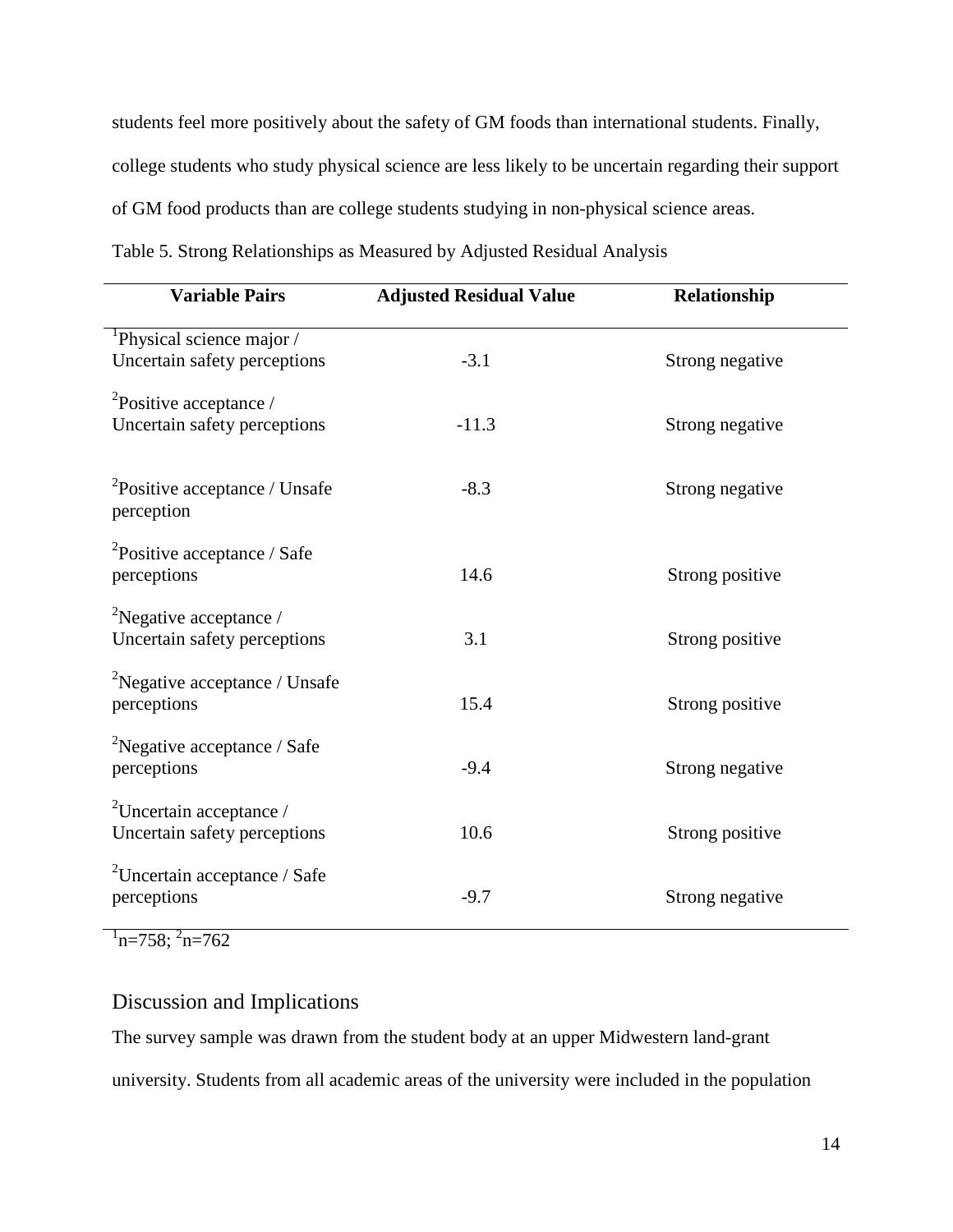and responded to the survey. The largest number of responses came from the Colleges of Agriculture, Engineering, and Human Sciences, which is where much of the curriculum in biotechnology relating to food and agriculture is concentrated. This may partially explain the larger response rates from these areas. In addition, because the survey respondents self-selected themselves, those who responded could represent the views and opinions of outliers rather than the typical opinions. Uneven and small group sizes among international students prevented researchers from dividing this group further. All of these factors may introduce bias, limiting the ability to generalize these data to other groups.

Based on the self-reported area of study from each student, each discipline offered was classified into a physical science or non-physical science major. Some students provided unclear descriptions of majors and these were classified as unknown. These data represented a small portion of the sample and were not found to differ substantially from the physical science or nonphysical science group.

The first research question compared the responses concerning students' perceived awareness to their actual awareness as measured by their belief regarding past consumption of GM foods. Other studies have found both college students and the general public tend to overestimate their knowledge on the topic but fail to answer the consumption question correctly. In fact, nearly all Americans have consumed GM foods – avoiding these foods requires a great deal of effort and an unusually advanced of knowledge of the food and agriculture system (Wingenbach et al. 2003; Hallman and Hebden 2005; Pew 2003). However, it must be acknowledge that although it is difficult to not consume foods made with GM products in the United States, it is not impossible. The low numbers of respondents who professed a lot of knowledge, but no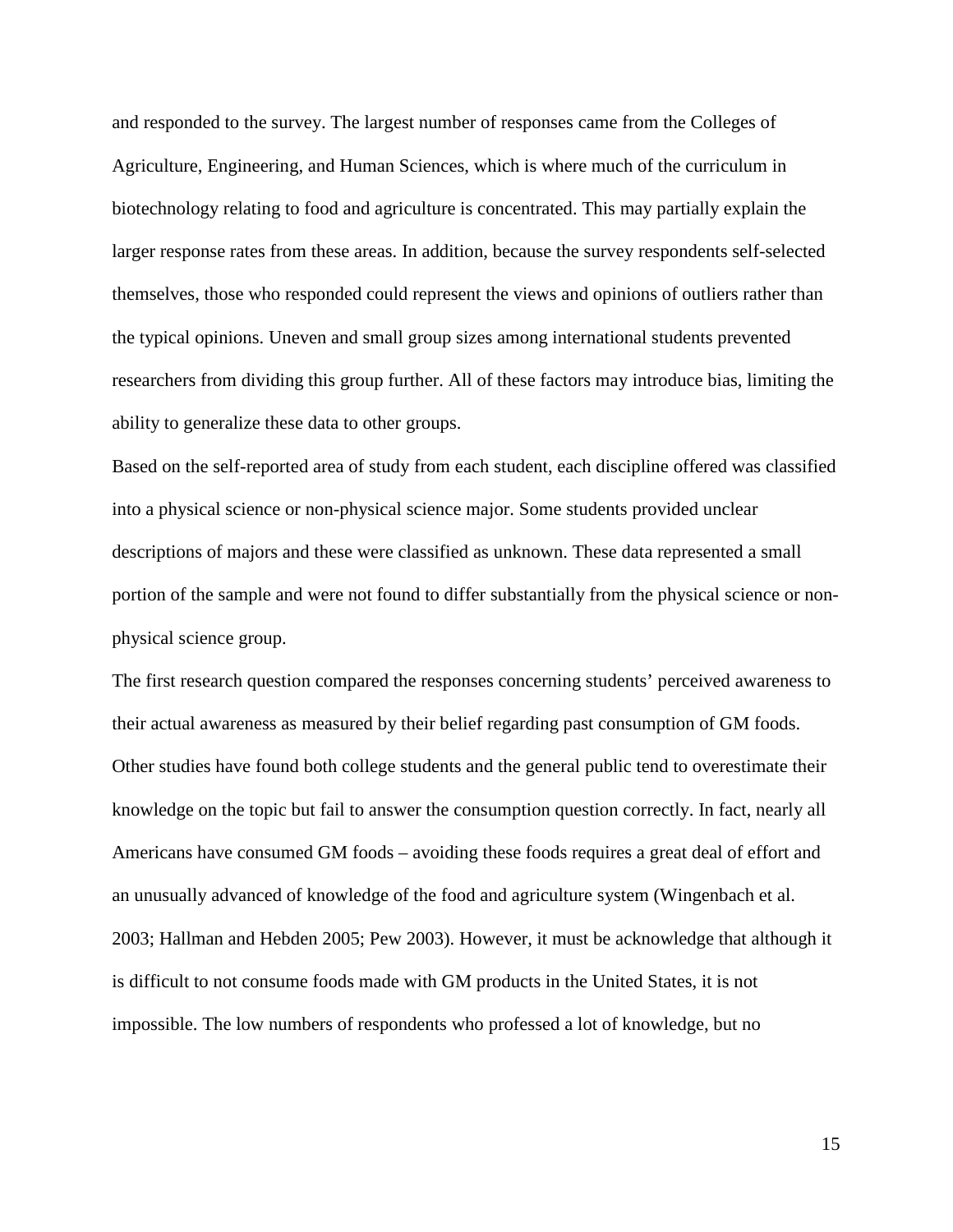consumption may be consumers who pay very close attention to what they instead of consumers who have overestimated their knowledge.

The data collected from this sample of college students suggests a higher level of perceived knowledge than the general consumer population. Nearly 75 percent of those surveyed declaring at least some knowledge of GM technology as applied to food. A large portion of these students (over 55 percent) believed they had consumed GM foods and another 42.5 percent indicated uncertainty as to whether they had consumed GM foods. These values and their levels of alignment are higher than previously published results.

The relationship between acceptance levels and safety perceptions showed predictable patterns, but with slightly higher levels of acceptance than other published data. Over 70 percent of respondents indicated a clear acceptance of the use of genetic modification in agriculture and food while less than 10 percent found the technology's use in food and agriculture unacceptable. Acceptance of a technology and perceptions of safety do not always align, but in this case, over 56 percent believed GM food products were safe for human use. Less than 5 percent felt the foods were unsafe, but nearly 40 percent report that they are still undecided on the safety of GM food products.

Although these data show an expected relationship, some additional implications can be taken from the information. First, safety perception appears to be a major component in determining acceptance. The strongest relationships were between acceptance and safe perceptions and low acceptance and unsafe perceptions, and this is not unexpected. However, the relationships between the opposite pairs (high acceptance and low safety, low acceptance, high safety) were not as strong the previous pairs. This suggests that perceptions of safety may only play a partial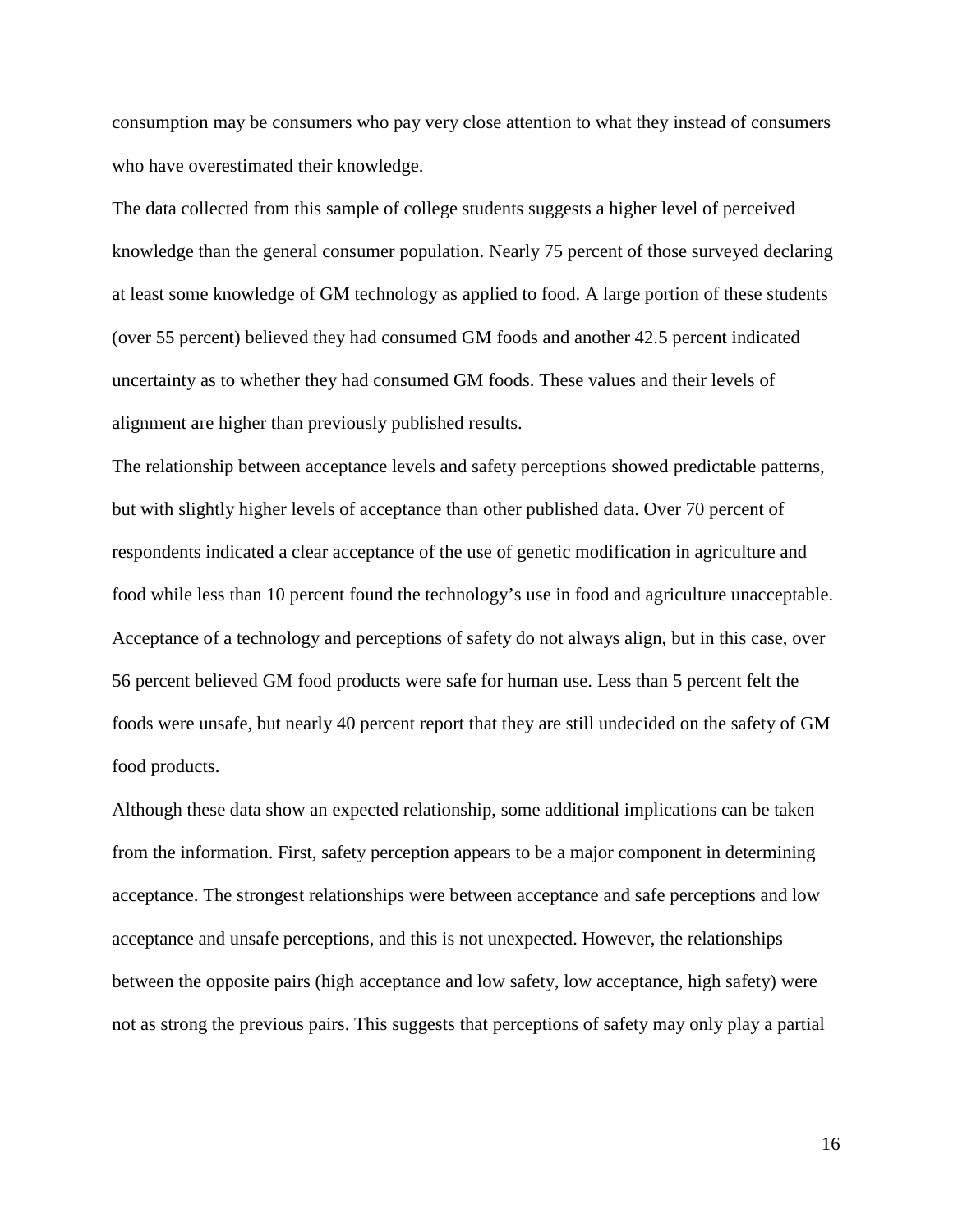role in determining acceptance. Students who were unsure about their acceptance of GM foods were also more likely to feel uncertain about the safety of the products.

Marketing implications based on these data may seem contradictory to the previous statement about safety playing only a partial role, but for those consumers who are uncertain, safety seems to play a large role in determining that emotion. Marketing GM foods successfully may involve a heavy emphasis on the safety of the products at several levels, addressing consumption, environmental, social, and ethic concerns. However, based on these data, other components beyond safety may play a role in the final decision of the consumer.

The variables of nationality and field of study were tested against both acceptance levels and safety perceptions. Three of the four Chi-squared tests of independence rejected the null hypothesis of no relationship between the variables. The only variable pair not providing enough evidence to reject the null hypothesis was acceptance level and nationality.

 Residual analysis was performed for the remaining three pairs to determine the strength of the relationship. Evidence for significant positive relationships was found for physical science majors and positive safety perceptions and international students and negative safety perceptions. Significant relationships were also noted between American students and positive safety perceptions and non-physical science majors and uncertainty regarding safety of GM technology in agriculture and food.

 These data suggest several points which were addressed in the research questions and research hypotheses. Nationality appears to play a role in the safety perceptions of college students, as American students felt more positively about GM technology as used in food and agriculture and international students felt more negatively. Field of study could also play a role, as the data show physical science students are more likely than non-physical science students to have positive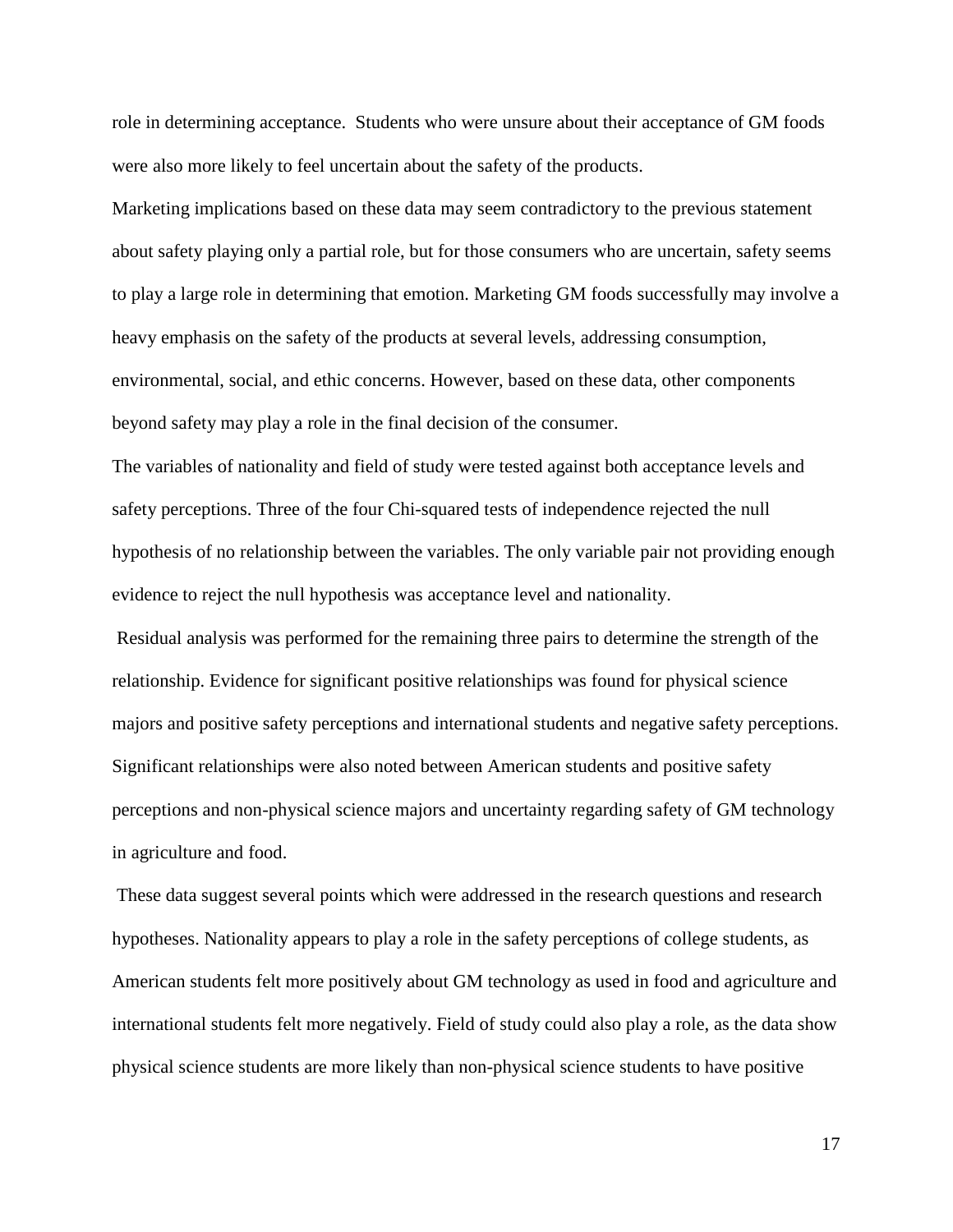safety perceptions about GM food and agricultural processes. In this study, nationality was not found to have a relationship with acceptance levels and this was the only pair of the four which was not found to have a dependent relationship. These data contradict findings which show international students to have lower acceptance levels for GM foods than American students (Finke and Kim 2003).

The population chosen for this study was drawn from a single university and although it was representative of this particular university, it may not be representative of U.S. college students in general. The Midwest location of the university may have impacted several of the factors, most notably awareness and acceptance levels. Finally, the survey administration provided for self-selection of participants. Those who elected to take part in the study may have perceptions, knowledge, and opinions quite different from those who did not participate.

The relationship between academic discipline of the students and their perceptions of safety and acceptance illustrates the continuing divide between scientists and non-scientists on topics considered to be controversial (Chappell and Hartz 1998; Priest 2000). Priest (2000) found people with a broad university-level science education are more likely to feel more positively about the use of genetic modification in foods. Although students who graduate in science may have more positive feelings about GM foods, they may not work at marketing and developing these products.

Implications based on these findings align with advice given by Wansink and Kim (2001). They suggest developing education strategies on GM foods will be more effective if consumers are grouped into several categories based on their level of knowledge, their information processing style, or their existing predisposition toward genetic modification. Scientists have been shown to have greater knowledge and acceptance of the technology, but this group should remember that it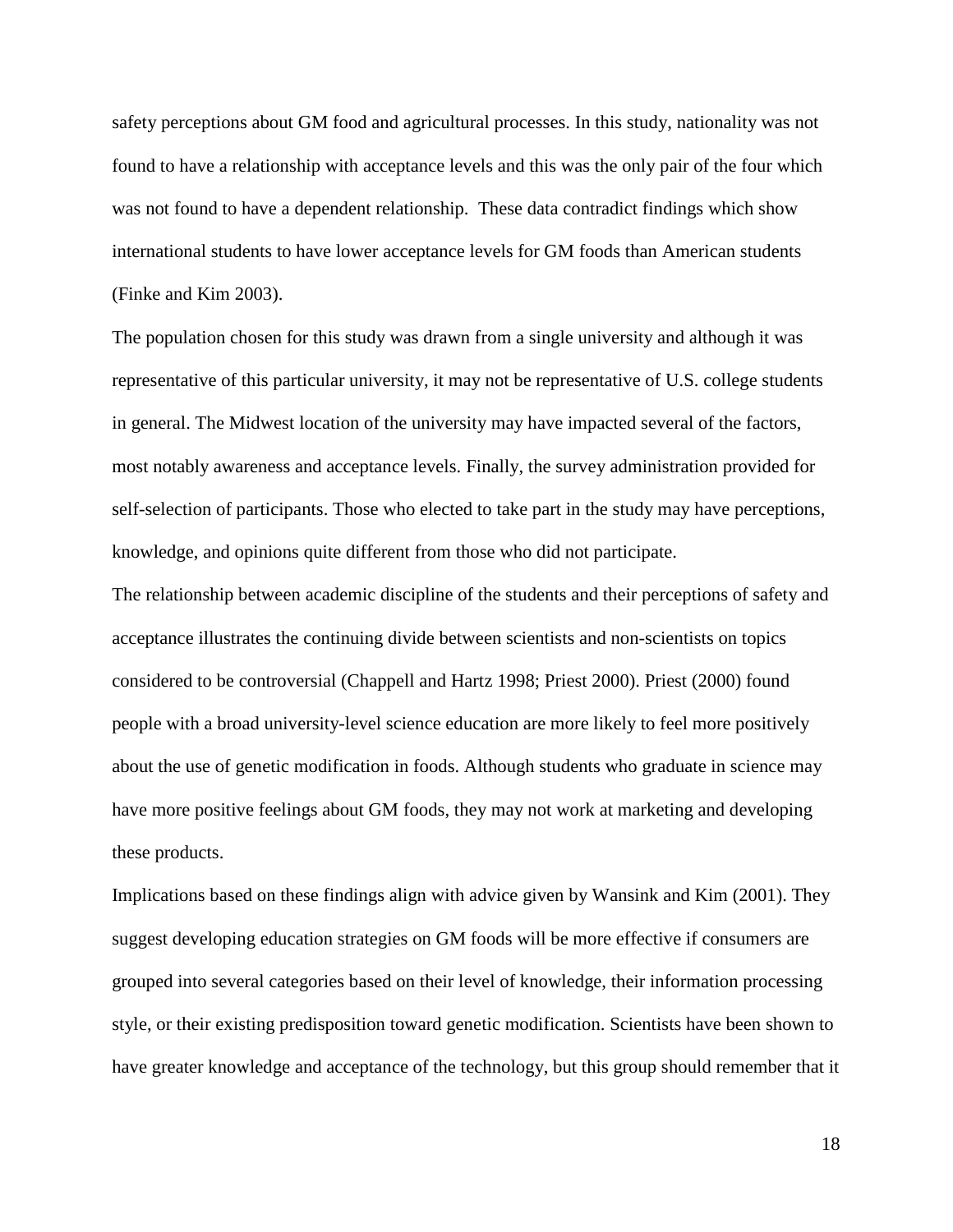is often the non-scientist who does the communicating in the form of marketing, writing, or education. Increased scientific training for the non-scientist could address some of these issues. Future research in this area is recommended, especially in the area of academic discipline and additional factors which may affect acceptance and safety perceptions of college students. These students represent the next generation of consumers and positive feelings towards GM food products would further advance the adoption and acceptance of GM foods. Similar research in different sections of the country and on different types of university campuses would also prove interesting for comparison purposes.

Although the debate between those who advocate for genetic modification applications in food and agriculture and those who oppose it will continue, the consumer will play a role in the continued development of the technology by participating in the discussion, implementation and evaluation of genetic modification as it is used in food and agriculture.

### References

- Agresti, A. and Finlay, B. 1999. *Statistical methods for the social sciences.* Upper Saddle River, New Jersey: Prentice Hall.
- Byrne, P. 2006. Safety and public acceptance of transgenic products. *Crop science* 46: 113- 117.
- Chappell, C.R. and Hartz, J. 1998. The challenges of communicating science to the public. *The chronicle of higher education* March 20, 1998: B7.
- Chern,W.S., Rickertsen,K., Tsubio,N., & Fu, T. 2003. Consumer acceptance and willingness to pay for genetically modified vegetable oil and salmon: A multiple- country assessment. *AgBioForum* 5: 105-112.
- Comstock, G. 2001. Ethics and genetically modified foods. In *NABC Report 13: Genetically Modified Food and the Consumer*, A. Eaglesham, S.G. Pueppke, & R. W. F. Hardy, Eds. Ithaca, New York: National Agricultural Biotechnology Council.
- Falk, M.C., Chassy, B.M., Harlander, S.K., Hoban, T.J.,McGloughlin, M.N., and Akhlaghi, A.R. 2002. Food biotechnology: Benefits and concerns. *American Society for Nutritional Sciences* 132: 1384-1390.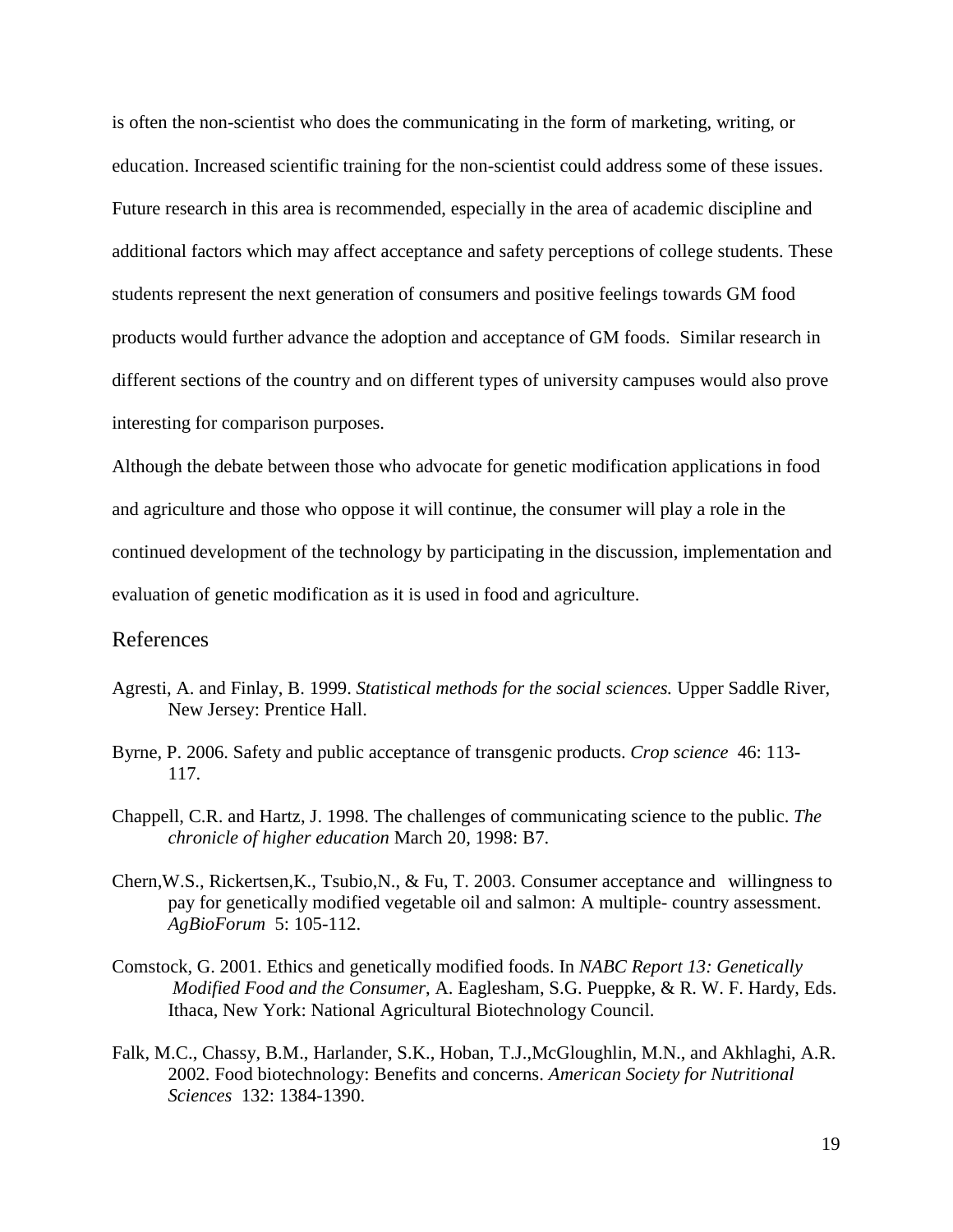- Fischhoff, B. 1995. Risk perception and communication unplugged: twenty years of process. *Risk Aanalysis* 15: 137-145.
- Finke, M. and Kim, H. 2003. Attitudes about genetically modified foods among Korean and American college students. *AgBioForum* 6: 191-197.
- Gaskell, G. 2000. Agricultural biotechnology and public attitudes in the European Union. *AgBioForum* 3:87-96.
- Hallman W.K. and Hebden, W. 2005. American opinions of gm food: Awareness, knowledge, and implications for education. *Choices* 20: 239-242.
- Hallman, W. Hebden, W.C.,Cuite, C.L., Aquino, H.L. and Lang, J.T. 2004. *Americans and gm food: Knowledge, opinion, and interest in 2004*. (Publication number RR- 1104- 007). New Brunswick, NJ: Food Policy Institute, Cook College, Rutgers – The State University of New Jersey.
- Hoban, T. 2001. American consumers' awareness and acceptance of biotechnology. In *NABC Report 13: Genetically Modified Food and the Consumer*, A. Eaglesham, S.Pueppke, and R. Hardy, Eds. Ithaca, New York: National Agricultural Biotechnology Council.
- Iowa State University Office of Institutional Research. 2005. *Student profile: 2004-2005.* Iowa State University, Ames, IA: Author.
- James, C. 2006. *Global status of commercialized biotech/gm crops: 2006*. International Service for the Acquisition of Agri-Biotech Applications. Brief 35. ISAAA: Ithaca, NY.
- Keener, K. and Hoban, T. no date. *Biotechnology: Answers to common questions.* North Carolina State University Cooperative Extension. Document FSR0030.
- Knight, A. 2006. Does application matter? An examination of public perception of agricultural biotechnology applications. *AgBioForum* 9: 121-128.
- Li. Q., Curtiss, K., McCluskey, J., and Wahl, T. 2002. Consumer attitudes toward genetically modified foods in Beijig, China. *AgBioForum* 5: 145-152.
- Merriam-Webster online dictionary. Physical science. Http://www.merriam-webster.com/dictionary/physical+science. (Accessed April 20, 2009).
- O'Fallon, M., Gursoy, D. and Swanger, N. 2007. To buy or not to buy: Impact of labeling on purchasing intentions of genetically modified foods. *International Journal of Hospitality Management* 26: 117-130.